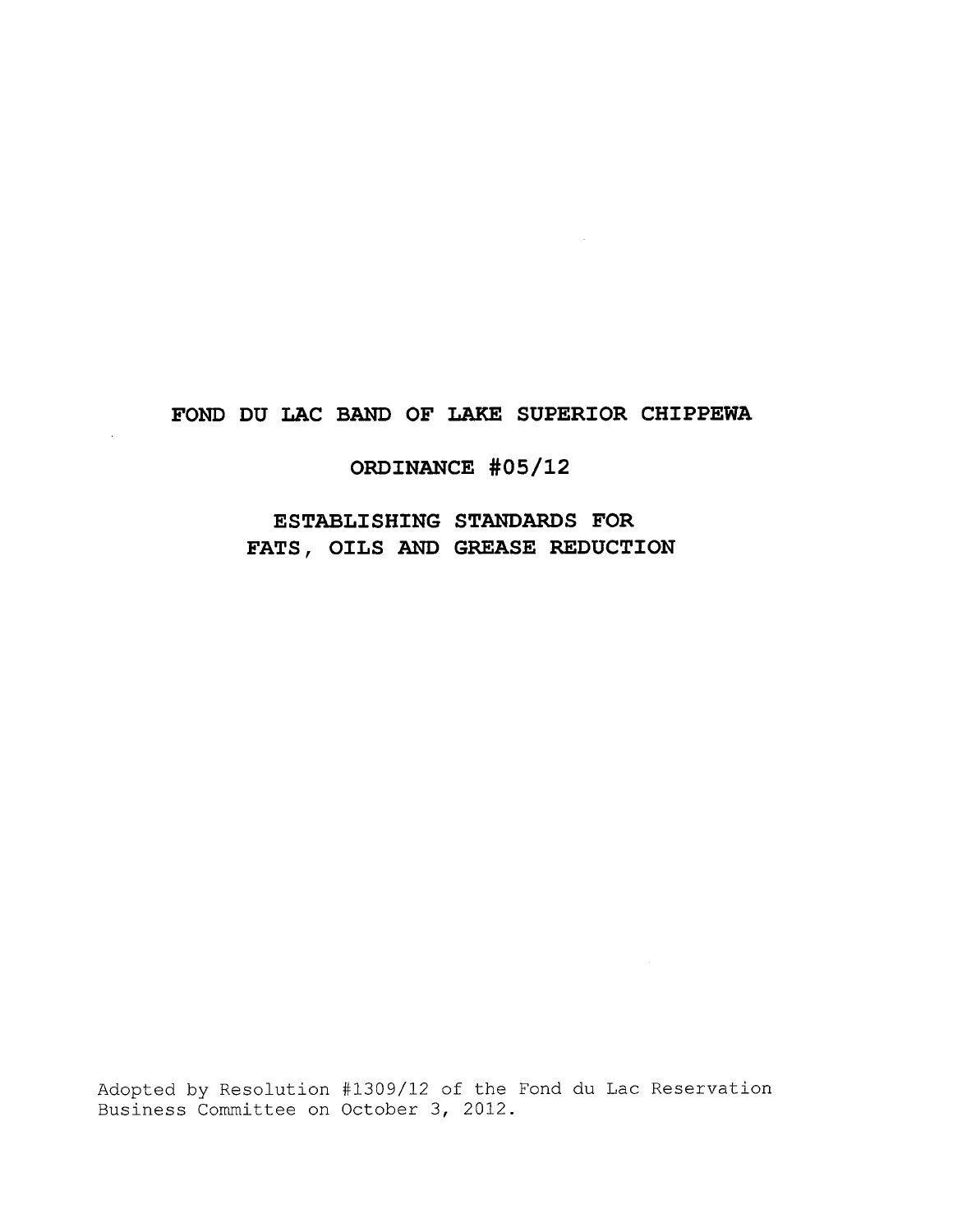# **TABLE OF CONTENTS**

 $\sim$ 

| CHAPTER 1 | INTRODUCTION AND AUTHORITY 1                   |
|-----------|------------------------------------------------|
| CHAPTER 2 | DEFINITIONS 2                                  |
| CHAPTER 3 | FATS, OILS AND GREASE REDUCTION REQUIREMENTS 3 |
| CHAPTER 4 | PENALTIES 5                                    |
| CHAPTER 5 | RECORD RETENTION 6                             |
| CHAPTER 6 | EFFECTIVE DATE, AMENDMENTS, SEVERABILITY 7     |
|           | CERTIFICATION 7                                |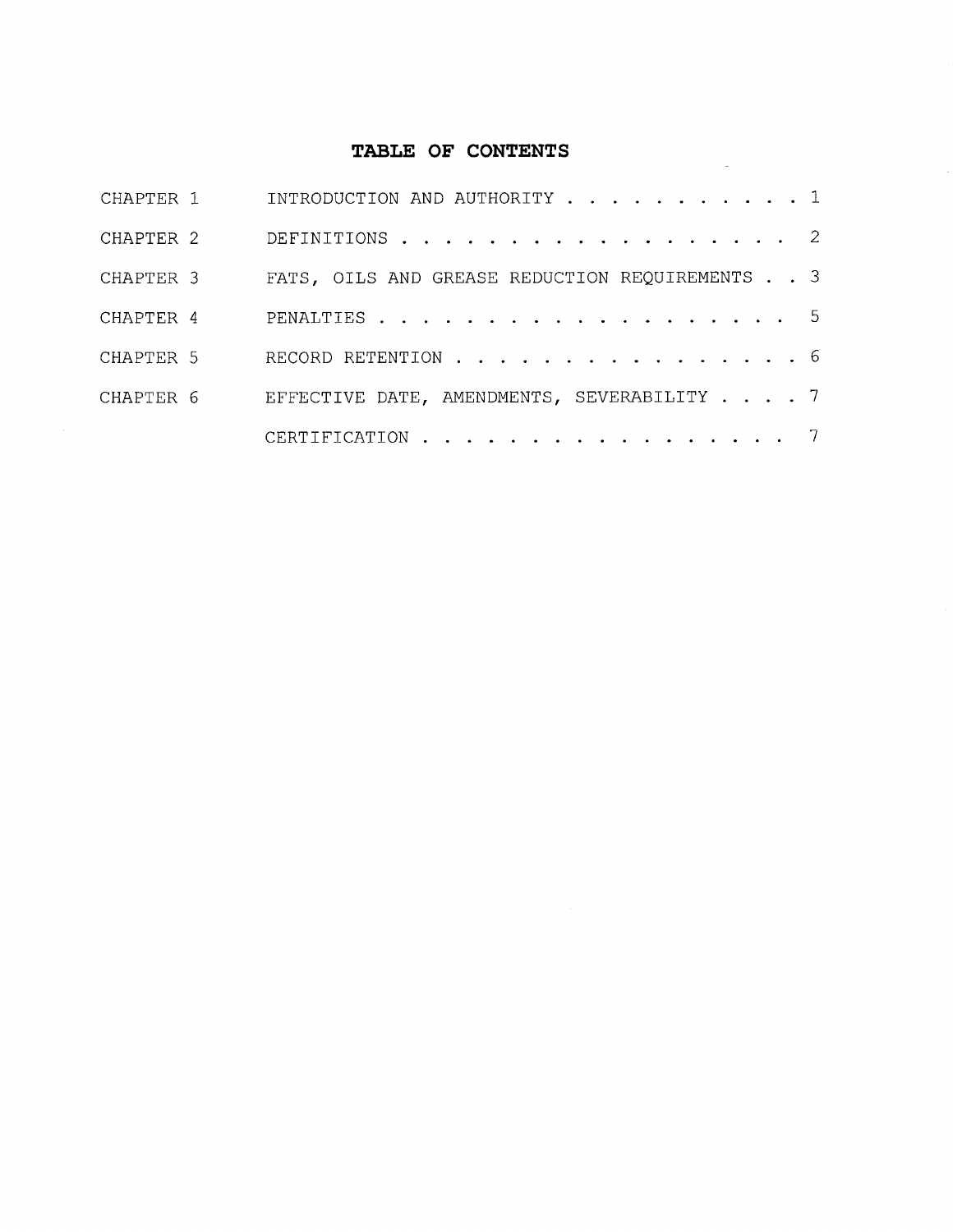#### **FOND DU LAC BAND OF LAKE SUPERIOR CHIPPEWA**

#### **ORDINANCE #05/12**

#### **ESTABLISHING STANDARDS FOR FATS, OILS AND GREASE REDUCTION**

# **CHAPTER 1 INTRODUCTION AND AUTHORITY**

#### **Section 101 Authority**

This Ordinance is enacted by the Fond du Lac Reservation Business Committee pursuant to the inherent sovereign authority of the Fond du Lac Fond du Lac Band of Lake Superior Chippewa, as reserved under the Treaty of LaPointe, 10 Stat. 1109, and as recognized under Section 16 of the Indian Reorganization Act, 25 U.S.C. § 476; under Article VI of the Revised Constitution of the Minnesota Chippewa Tribe; and under the common law of the United States.

#### **Section 102 Purpose**

This Ordinance establishes standards for the reduction of fats, oils and grease by requiring proper grease interceptor design, installation, maintenance, reporting and the enforcement of penalties for failure to comply. This Ordinance will protect the health, safety and welfare of the Band by requiring provisions for the reduction of fats, oils and grease, minimizing the impact on the wastewater collection and transmission system.

#### **Section 103 Reservation of Rights**

The Reservation Business Committee reserves the right to amend or repeal all or any part of this Ordinance at any time. There shall be no vested private right of any kind created by this Ordinance. All the rights, privileges, or immunities conferred by this Ordinance or by acts done pursuant thereto shall exist subject to<br>the powers of the Fond du Lac Band. Nothing in this Ordinance the powers of the Fond du Lac Band. shall be construed to constitute a waiver of the sovereign immunity of the Fond du Lac Band or a consent to jurisdiction by any government or forum not expressly authorized to exercise jurisdiction under this Ordinance.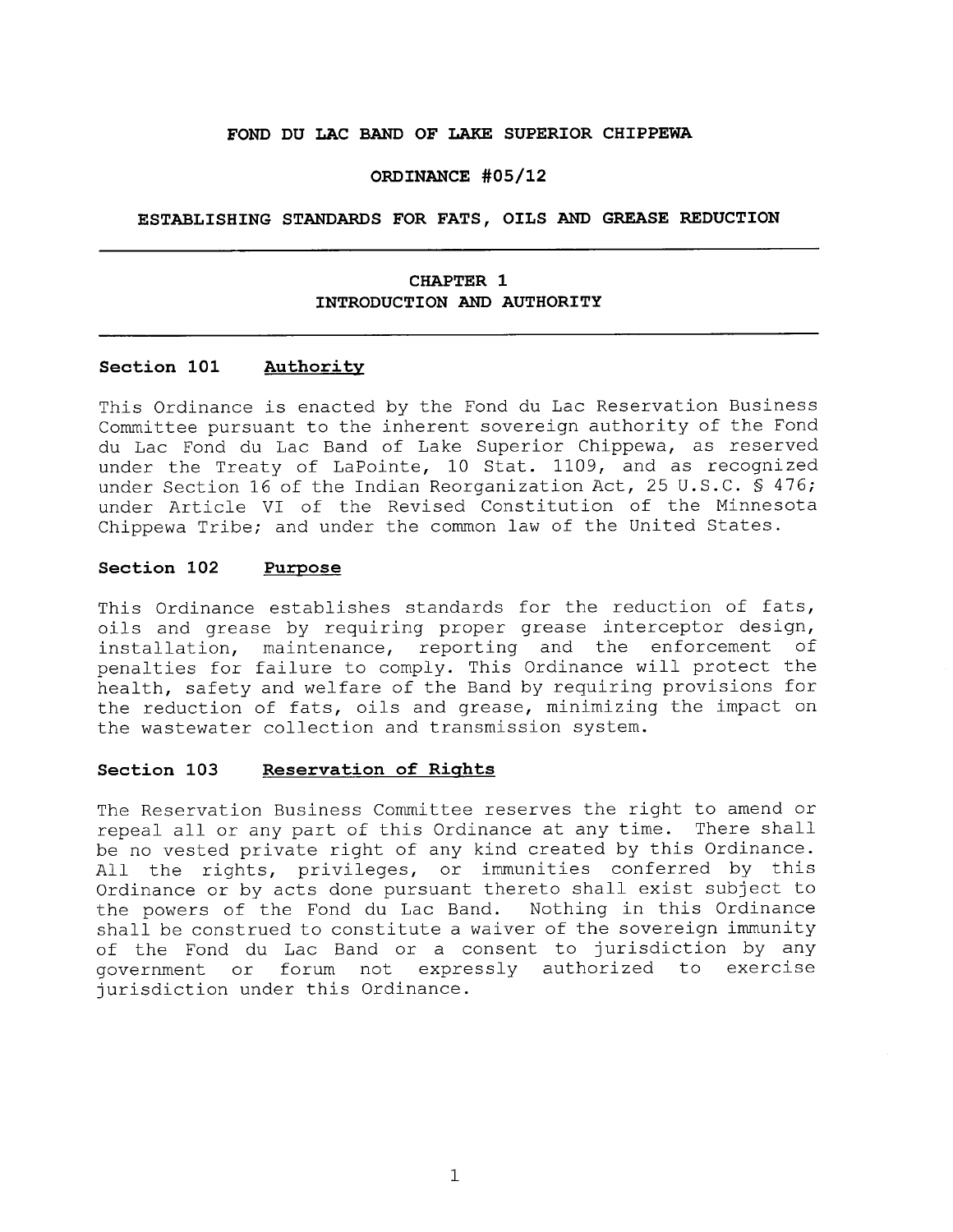# **CHAPTER 2 DEFINITIONS AND INTERPRETATION**

### **Section 201 Definitions**

For the purposes of this Ordinance, the following definitions shall apply:

- **(a) "Band"** means the Fond du Lac Band of Lake Superior Chippewa.
- **(b) "Customer"** means any entity which discharges wastewater to the Band's wastewater conveyance system.
- **(c) "Fats, oils and grease"** or **"FOG"** means material, either liquid or solid, composed primarily of fat, oil and grease from animal, vegetable or mineral sources.
- **(d) "Food service facility"** includes the following types of establishments: Full service restaurants, fast food establishments, delicatessens, cafeterias, school cafeterias, church kitchen, hospitals and medical facilities, boarding houses, clubhouses, adult daycare facilities, assisted living facilities, convalescent homes, meat distributors and processing facilities, food processing facilities, grocery stores with food preparation/service areas, bakeries, caterers and or other similar types of operations with commercial kitchen equipment.
- **(e) "Grease interceptor"** means a device designed to capture fats, oils and grease prior to discharge to a sanitary sewer.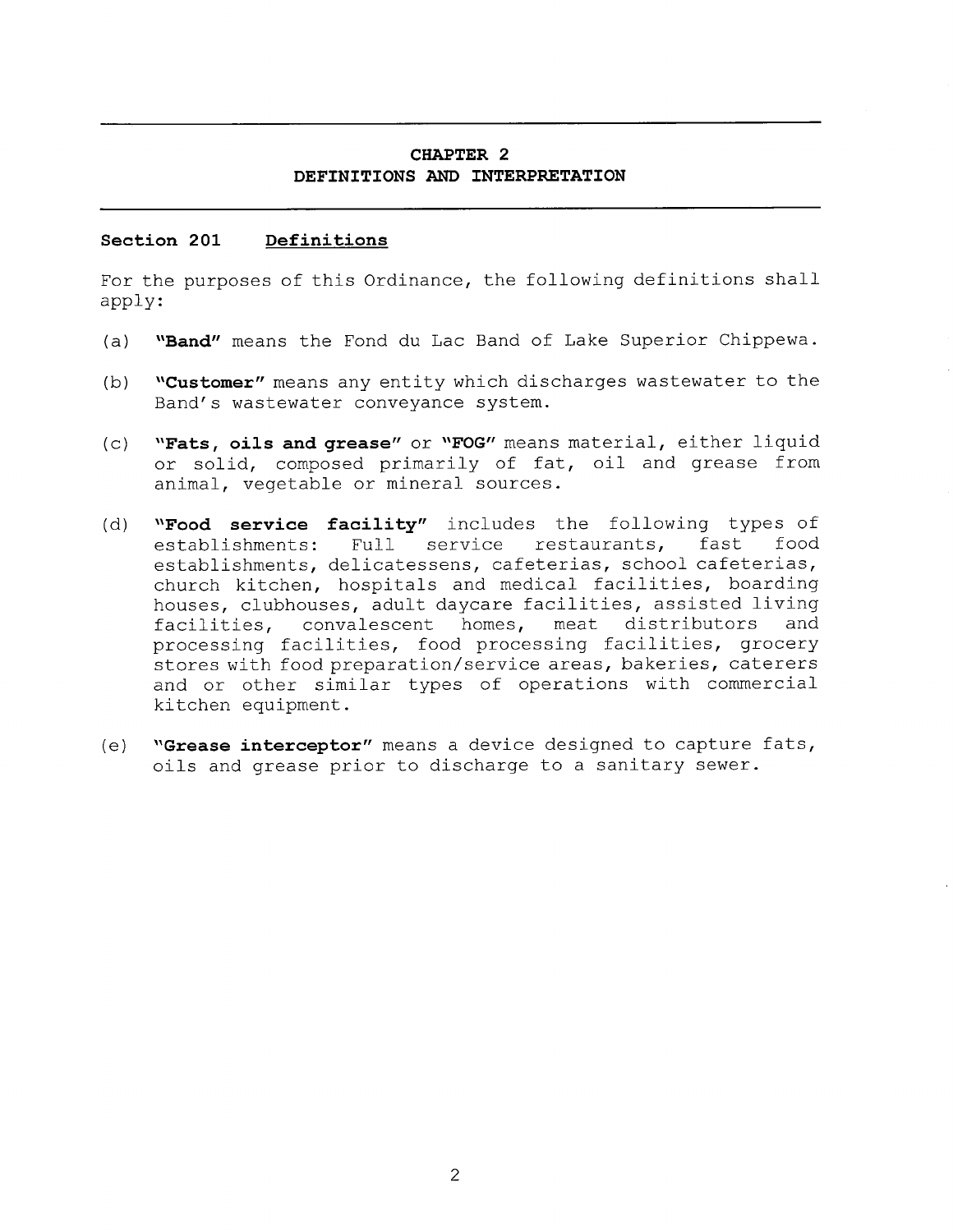# **CHAPTER 3 FATS, OILS AND GREASE REDUCTION REQUIREMENTS**

#### **Section 301 Requirements**

The installation or upgrade, and maintenance, of grease control equipment at both new and existing FOG generating facilities must meet the following requirements:

- (a) Grease interceptors must be installed at all new FOG generating facilities.
- (b) Existing FOG generating facilities must install an approved, properly operated and maintained grease interceptor when any of the following conditions exist:
	- (1) If the Band determines the discharge of grease from the facility to the sewer has or is creating restrictions in the public sewer or is causing additional sewer maintenance costs.
	- (2) Construction which requires issuance of a building permit from the Band occurs at a food service facility.
- (c) Grease interceptors must be of adequate size and efficiency and at a minimum shall be sized and installed in accordance with the following rules:
	- (1) Grease interceptors shall be placed as near as possible to the fixture and the grease interceptor shall be vented.
	- (2) Sinks or other fixtures served by grease interceptors shall be trapped and vented ahead of the grease interceptor.
	- (3) Grease interceptors, when used, shall have a grease retention capacity in pounds of grease, of at least twice the flow-through rate, in gallons per minute.
	- (4) Grease interceptors shall be equipped with devices to control the rate of water flow through the interceptors so that it does not exceed the rated flow of the interceptor. Air openings on flow control devices must connect to the plumbing vent system.
- (d) Grease interceptors shall be installed in the waste line leading from the sinks, drains or other fixtures where grease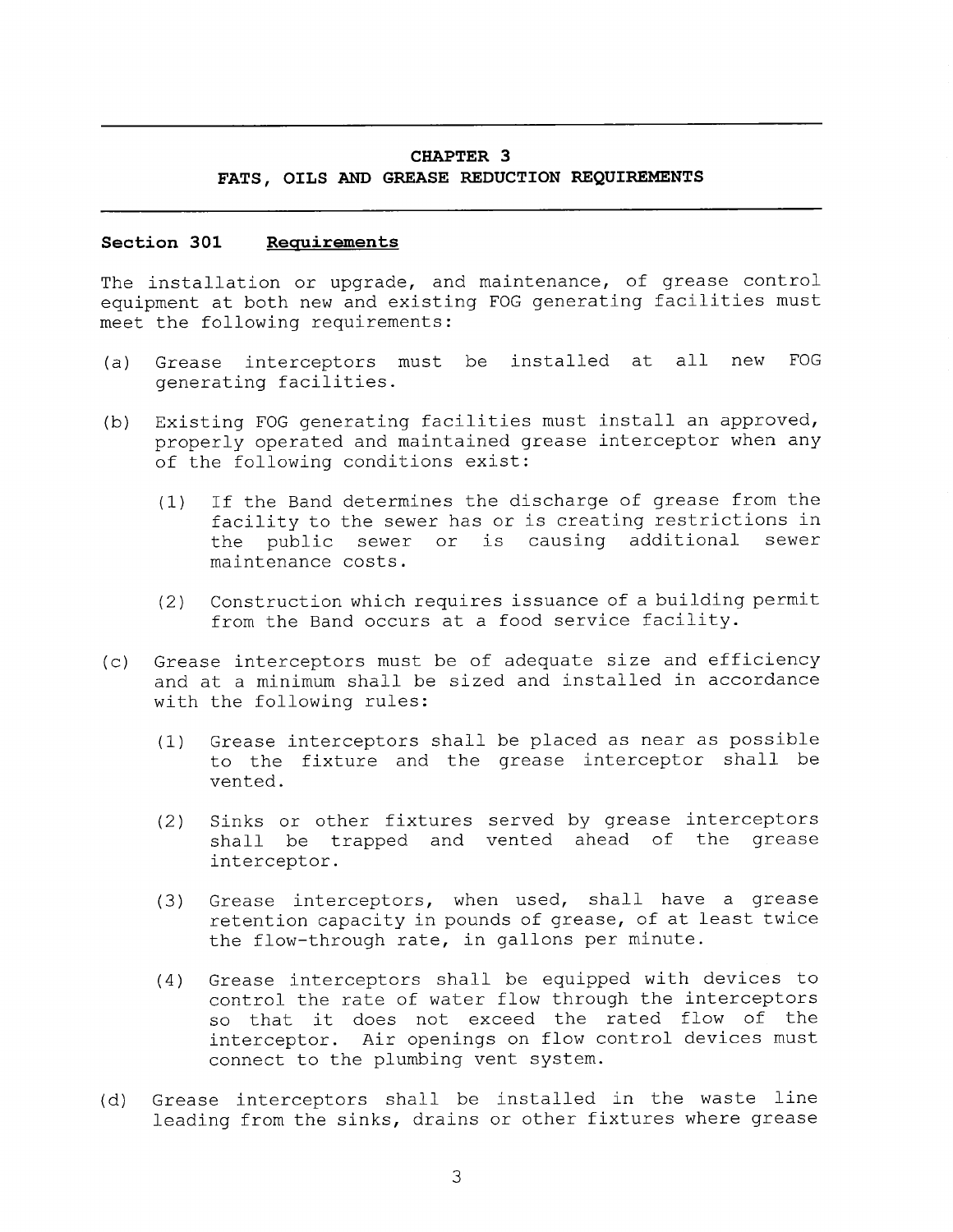may be introduced, and must be readily accessible for cleaning and inspection.

- (e) FOG generating facilities must maintain records for all grease interceptor cleaning and maintenance activities in a format approved by the Band and have such records available for inspection.
- (f) FOG generating facilities must regularly clean and maintain the grease interceptor and properly dispose of captured material.
	- (1) Each facility must maintain records of the dates and means of disposal.
	- (2) Any removal and hauling of the captured materials not performed by the owner's personnel must be performed in compliance with all applicable laws and regulations by a licensed waste disposal contractor.

#### **Section 302 Variance**

The Band may grant a variance or conditional waiver from the minimum requirements in Section 301 if the FOG generating facility demonstrates to the satisfaction of the municipality that any FOG discharge is negligible and will have an insignificant impact on the sewer system. At a minimum, the following conditions apply:

- (a) The FOG generating facility must demonstrate that the discharge from its activities contains less than 100 mg/1 of FOG.
- (b) The sampling and testing to demonstrate the concentration of grease in the discharge must be conducted, at the facilities expense, by an independent testing organization in accordance with acceptable industry standards.

#### **Section 303 Inspections**

The Band will perform periodic and random FOG equipment inspections, including scheduled inspections of known problem areas. Records of the inspections shall be maintained by the Band. An authorized agent of the Band or employee of the Band may at all reasonable hours, enter any private premises for the purpose of inspecting sewer system connections, plumbing, grease interceptors and appurtenances to assure compliance with this or other applicable laws, regulations and ordinances.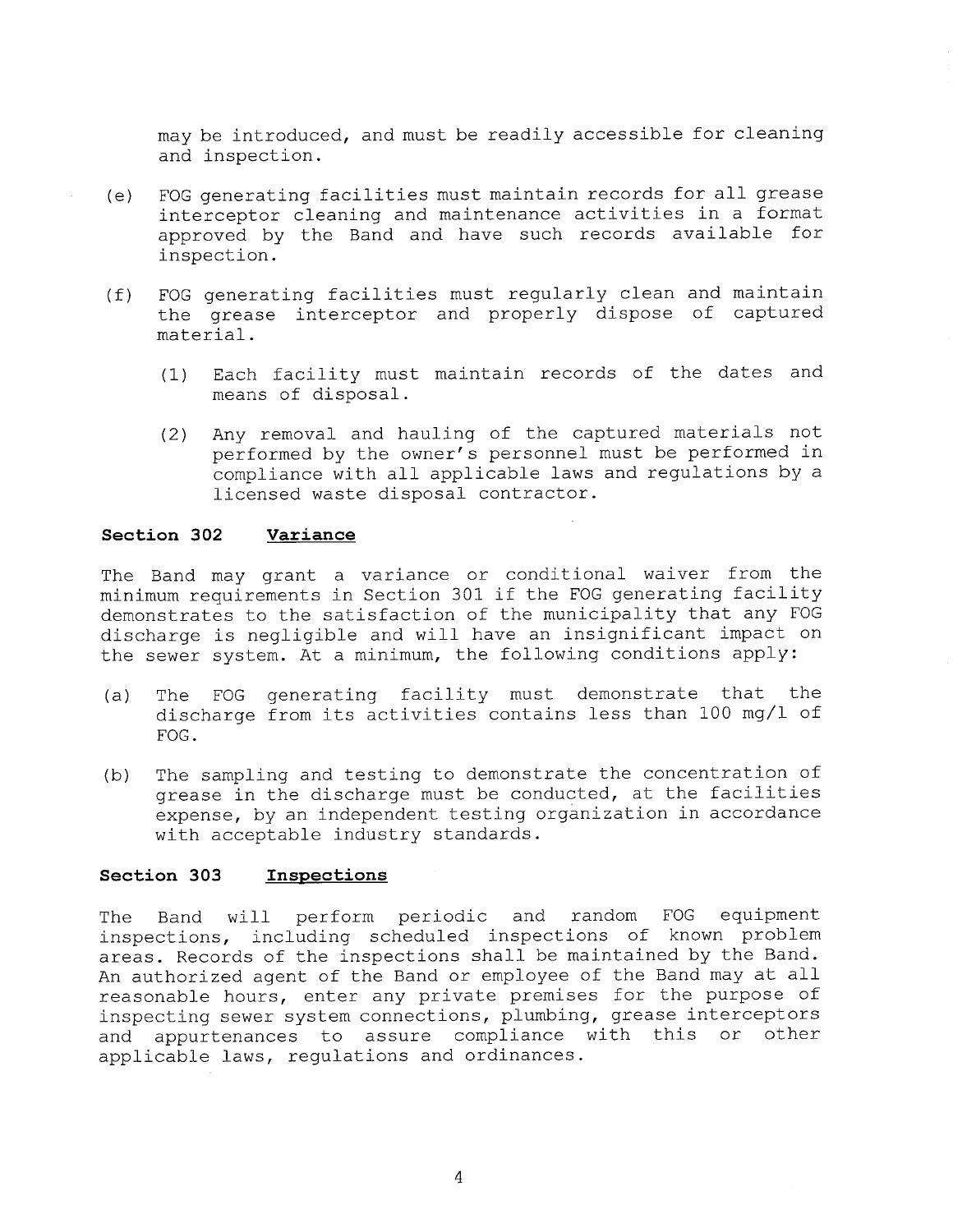# **CHAPTER 4 PENALTIES**

#### **Section 401 Penalty**

Any person found in violation of any provision of this Ordinance shall be subject to a \$500 fine. Penalty proceedings shall be governed by the Civil Code of the Fond du Lac Band of Lake Superior Chippewa, FDL Ordinance #04/92. Any person convicted of a violation of this Ordinance shall be required to pay the reasonable costs of prosecution.

#### **Section 402 Other Civil Remedies**

The Band may in its discretion, seek any other civil remedies available to it including remedies at law, in equity or other relief. In the event that such civil remedies are pursued, the Band may seek reimbursement of any and all costs, disbursements, witness expenses or other fees, as well as reasonable attorneys' fees expended by the Band in order to enforce this Ordinance.

#### **Section 403 Other Remedies**

Each right or remedy accruing to the Band under this Ordinance or at law is separate and distinct and may, at the Band's discretion, be exercised independently or simultaneously with any other right or remedy.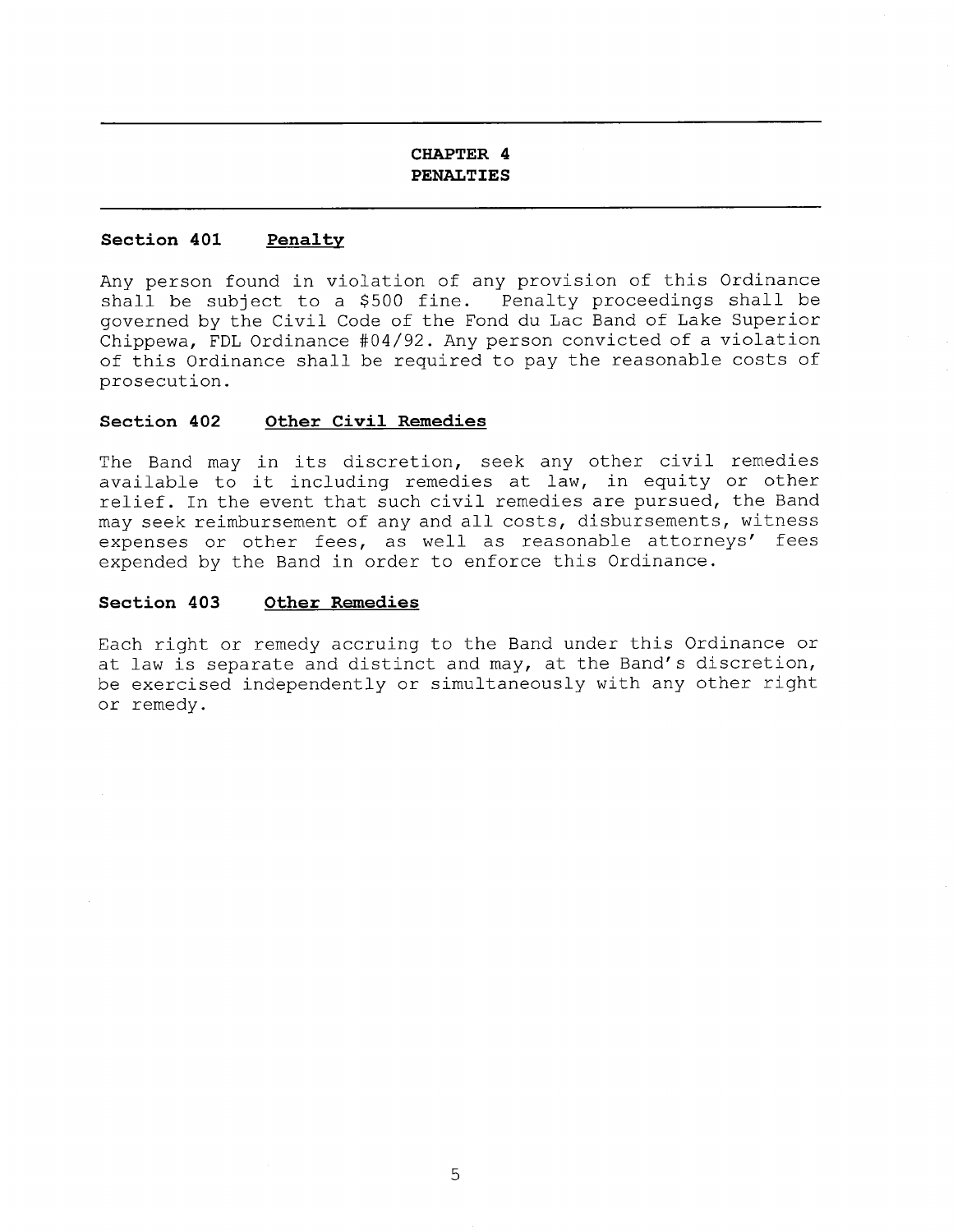# **CHAPTER 5 RECORD RETENTION**

## **Section 501 Record Retention**

Records required to be maintained under Section 301 shall be retained for a minimum of seven years from the date of creation of the record. Records include written, photographic, recorded, electronic or stored data of any kind.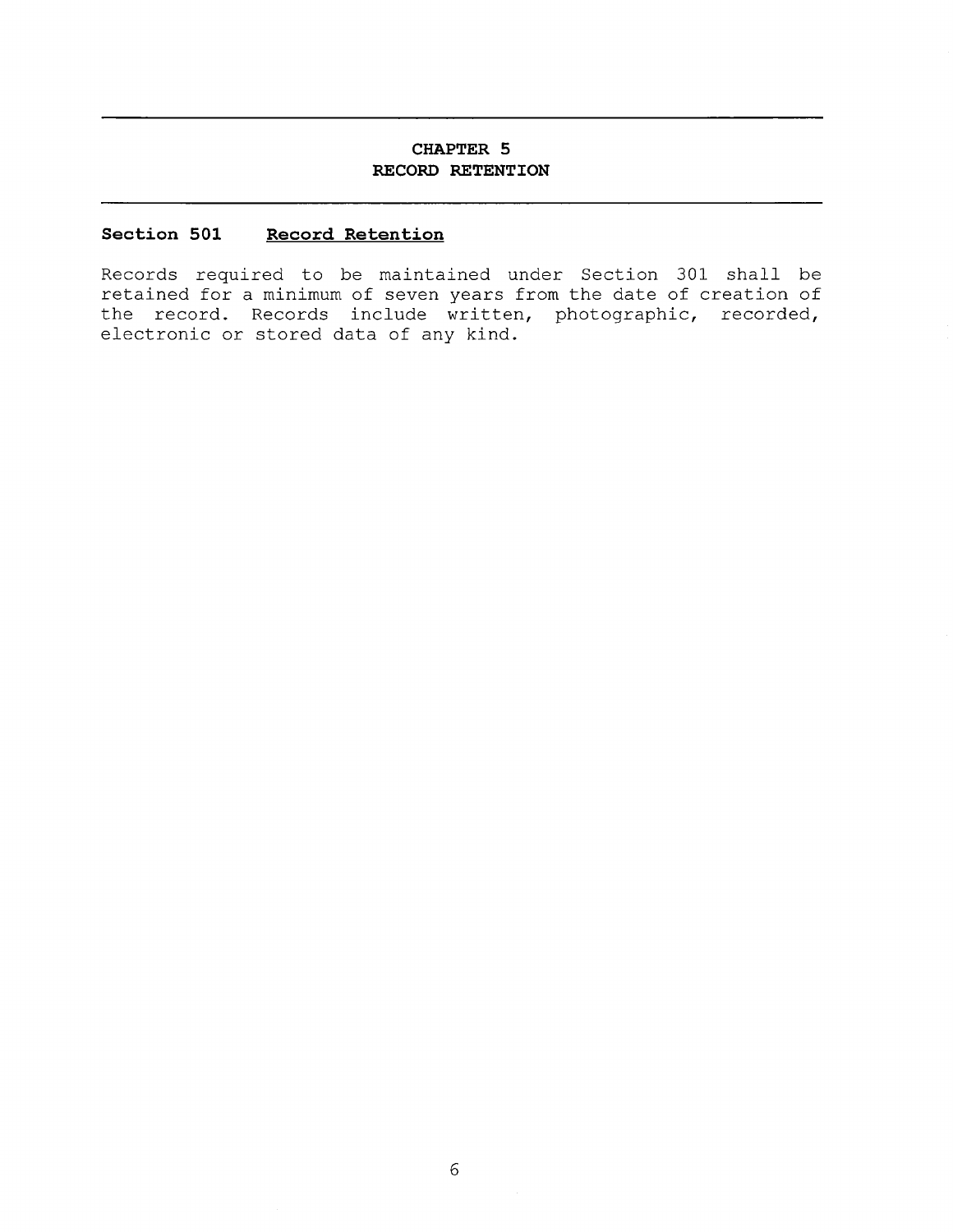## **CHAPTER 6**

# **EFFECTIVE DATE; AMENDMENTS; SEVERABILITY**

# **Section 601 Effective Date**

The provisions of this Ordinance shall become effective thirty (30) days from adoption by the Reservation Business Committee.

# **Section 602 Amendment or Recission**

The Reservation Business Committee may amend this Ordinance as it deems necessary to protect the public health, safety and welfare of the Fond du Lac Reservation. The provisions of this Ordinance may be amended by resolution of the Reservation Business Committee.

# **Section 603 Severability**

If any section, provision, or portion of this Ordinance is adjudged unconstitutional or invalid by a court of competent jurisdiction, the remainder of this Ordinance will not be affected thereby.

#### **CERTIFICATION**

We do hereby certify that the foregoing Ordinance #05/12 was duly presented and adopted by Resolution #1309/12 by a vote of  $\angle$  for,<br>  $\angle$  against,  $\angle$  silent, with a quorum of  $\angle$  being present at a Special Meeting of the Fond du Lac Reservation Business Committee held on October 3, 2012, on the Fond du Lac Reservation.

Karen R. Diver Chairwoman

Ferdinand Martinea Jr. Secretary/Treasurer